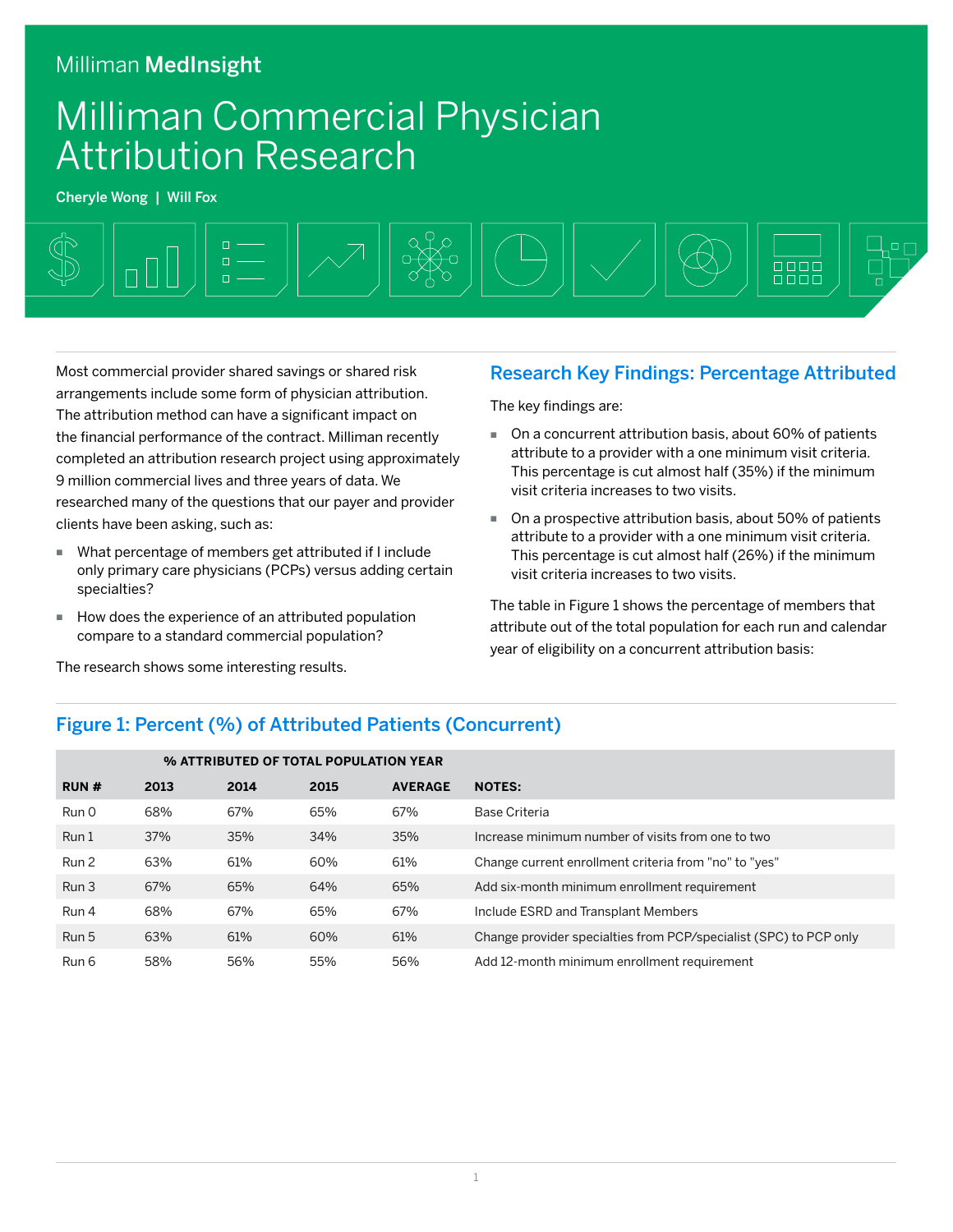The table in Figure 2 shows these results on a prospective attribution basis:

#### Figure 2: Percent (%) of Attributed Patients (Prospective)

|       |      |      | % ATTRIBUTED OF TOTAL POPULATION YEAR |                |                                                       |
|-------|------|------|---------------------------------------|----------------|-------------------------------------------------------|
| RUN#  | 2013 | 2014 | 2015                                  | <b>AVERAGE</b> | <b>NOTES:</b>                                         |
| Run 0 | n/a  | 51%  | 47%                                   | 49%            | Base Criteria                                         |
| Run 1 | n/a  | 28%  | 25%                                   | 26%            | Increase minimum number of visits from one to two     |
| Run 2 | n/a  | 46%  | 42%                                   | 44%            | Change current enrollment criteria from "no" to "yes" |
| Run 3 | n/a  | 50%  | 45%                                   | 48%            | Add six-month minimum enrollment requirement          |
| Run 4 | n/a  | 51%  | 47%                                   | 49%            | Include ESRD and Transplant Members                   |
| Run 5 | n/a  | 47%  | 43%                                   | 45%            | Change provider specialties from PCP/SPC to PCP only  |
| Run 6 | n/a  | 45%  | 41%                                   | 43%            | Add 12-month minimum enrollment requirement           |

#### Research Key Findings: Utilization for Attributed Population

As expected, an attributed population has higher utilization versus a standard population. The ratios are consistent across all states and service categories. The table in Figure 3 shows the range of the utilization ratio by major service categories for all contributors for 2015 on a concurrent and prospective basis.

#### Figure 3: Utilization Ratio of Attributed Patients vs. Standard Patients

|                           | CY 2015 ATTRIBUTED/TOTAL POPULATION ANNUAL UTILIZATION PER 1,000 RATIO RANGES |                    |  |  |  |  |  |  |  |
|---------------------------|-------------------------------------------------------------------------------|--------------------|--|--|--|--|--|--|--|
| <b>SERVICE CATEGORY</b>   | <b>CONCURRENT</b>                                                             | <b>PROSPECTIVE</b> |  |  |  |  |  |  |  |
| Inpatient*                | $1.15 - 1.56$                                                                 | $0.81 - 1.50$      |  |  |  |  |  |  |  |
| Outpatient                | $1.09 - 1.60$                                                                 | $0.70 - 1.47$      |  |  |  |  |  |  |  |
| Professional              | $1.21 - 1.67$                                                                 | $0.86 - 1.54$      |  |  |  |  |  |  |  |
| <b>Prescription Drugs</b> | $1.23 - 1.62$                                                                 | $1.23 - 1.68$      |  |  |  |  |  |  |  |
| Total                     | $1.22 - 1.65$                                                                 | $1.16 - 1.58$      |  |  |  |  |  |  |  |

These results suggest that adjusting for age and sex is not adequate when benchmarking attributed experience. Our research further looks into methodologies to adjust utilization for an attributed population.